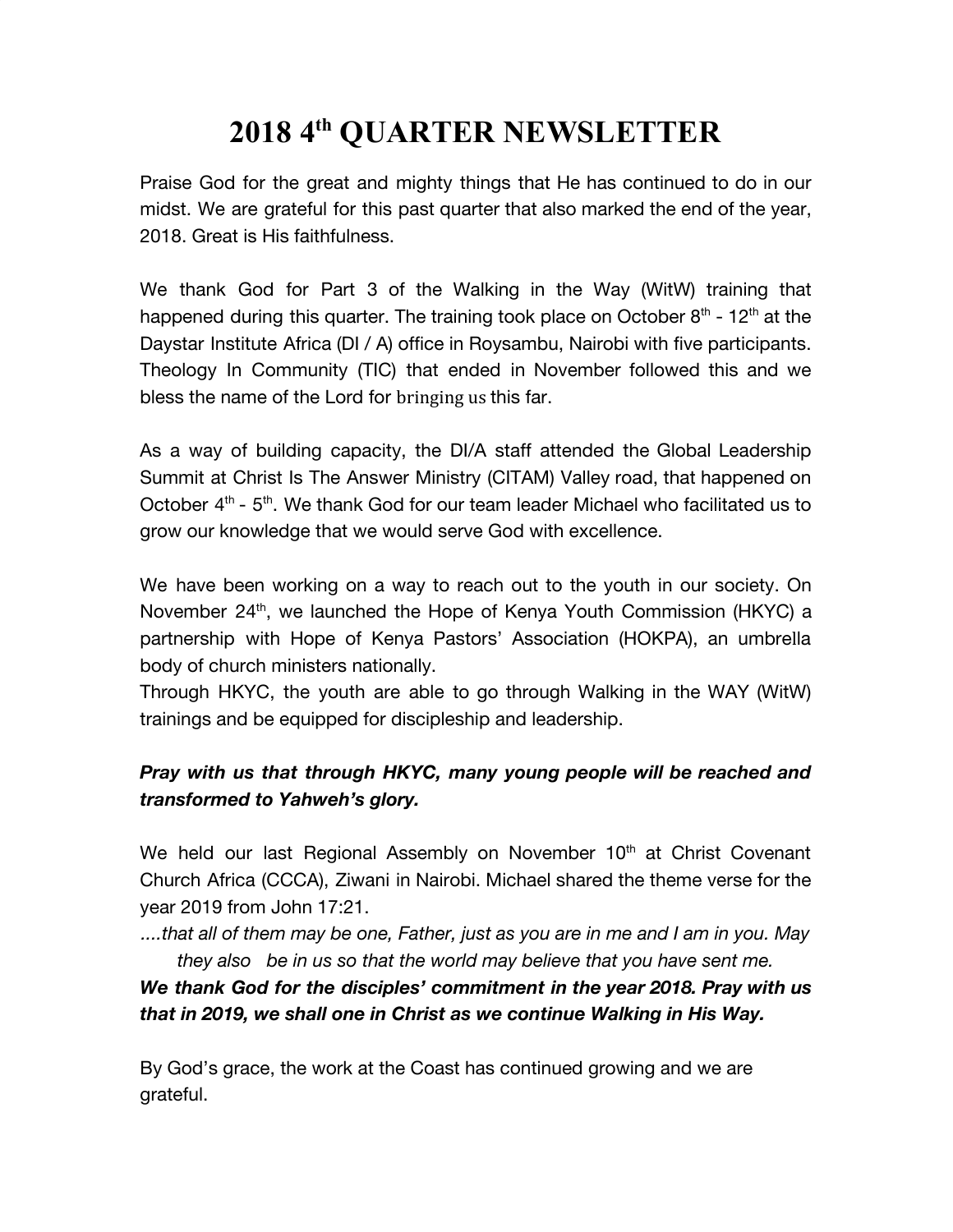Bilhah, our coordinator in the Coast established a Bible study in the area and have been meeting to study the scriptures using the Way of God Study Guide (SG) 1.

God opened more doors of ministry in the area as Bilhah received invitations to minister in different churches where some have expressed an interest in being discipled using WitW material.

*Thank God with us for this opportunity that led to the establishment of a WitW Bible study and pray for more open doors.*

Praise God for the work in Uganda. The home cells continued meeting during the Christmas holidays for fellowship and we praise Yahweh.

We thank God for the prison ministry in Uganda. Fred, a WitW disciple has been ministering to the inmates at Luzira prison and we thank God for the testimonies of transformed lives.

Daniel, our Coordinator for Uganda travelled to India in December for an evangelistic mission from December 11<sup>th</sup> - 22<sup>nd</sup>. The first crusade had about 3,000 people and we thank God for the great move of the Holy Spirit.

*Pray with us for the believers in India to stand firm in their walk with God.*

The DI / A family met on Friday, December 7<sup>th</sup> to celebrate Yahweh's faithfulness in our lives over lunch at Pan Africa Christian University (PACU). Pictures of the day are on the next page.

## **TITLES NAIROBI COAST UGANDA DI / A FAMILY END OF 2018 PARTY PICTORIAL.**